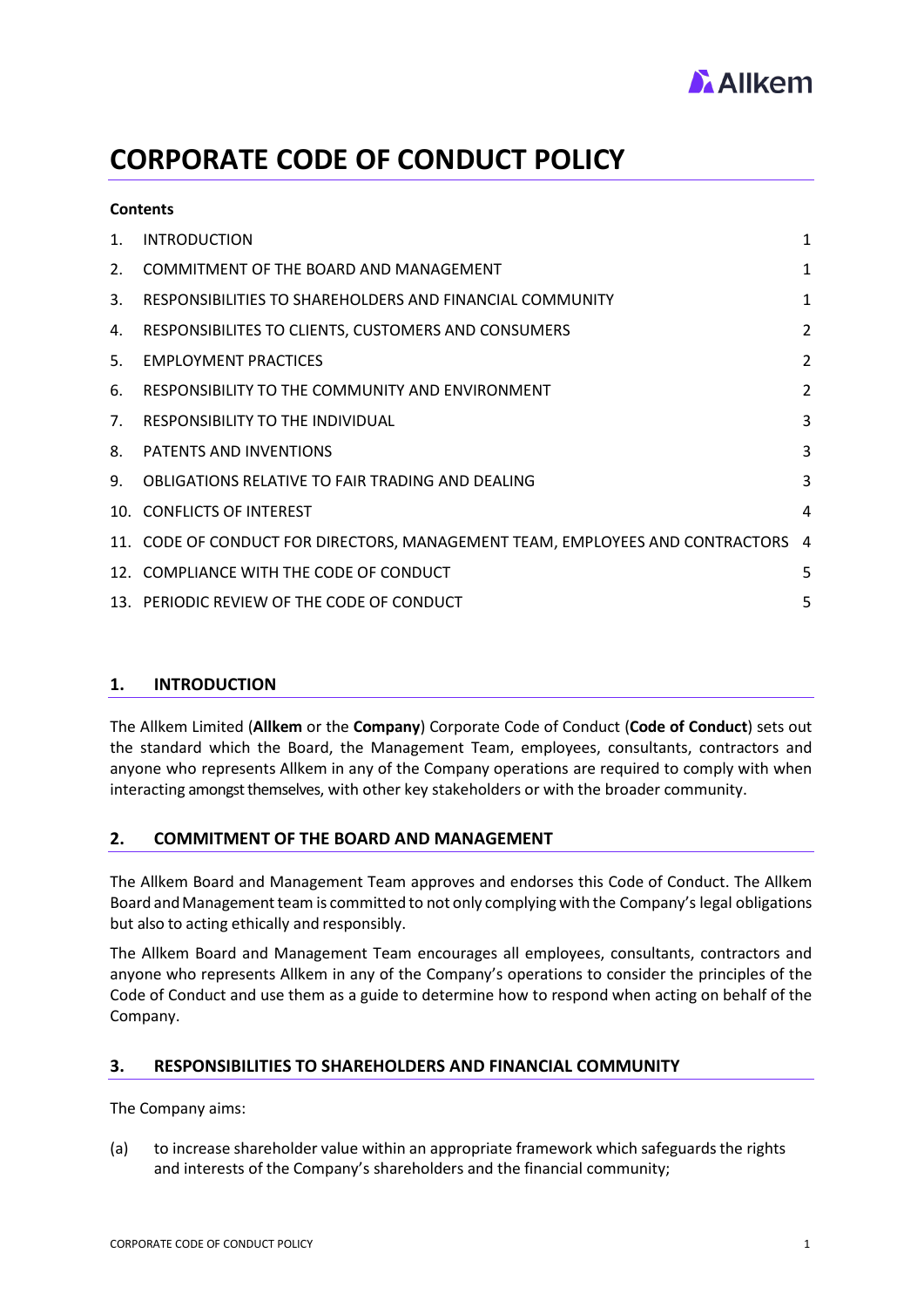

- (b) to comply with systems of control and accountability which the Company has in place as part of it corporate governance; and
- (c) to act with honesty, integrity, and fairness whilst complying with high moral and ethical standards.

## <span id="page-1-0"></span>**4. RESPONSIBILITES TO CLIENTS, CUSTOMERS AND CONSUMERS**

The Company will comply with all legislative and common law requirements which affect its business, including those applicable to Australia and to each of the jurisdictions where Allkem's operationstake place.

Compliance with the law means observing both the letter and spirit of the legislation in place.

Any transgression of the law is to be reported to the Management of the Company as soon as anyone becomes aware of it.

#### <span id="page-1-1"></span>**5. EMPLOYMENT PRACTICES**

The Company will seek to employ the best available staff from diverse backgrounds, with the skills required to carry out their roles. Employees are expected to treat each other respectfully.

The Company respects and values the competitive advantage of diversity (which includes but is not limited to gender, age, ethnicity and cultural background) and the benefit of its integration throughout the Company to enrich the Company's perspective, improve corporate performance, increase shareholder value, and maximise the probability of achievement of the Company's goals.

The Company is committed to the ideal of equal employment opportunity and to provide a workplace that is free of harassment and discrimination while respecting the human rights of its employees. The Company will ensure a safe workplace and maintain proper occupational health and safety practices aligned with the nature of the Company's business and activities. To this end, the Company will observe the rule and spirit of the legal and regulatory environment in which the Company operates.

All employees are required to act professionally and in a respectful way, doing business with integrity whilst taking care of the Company's reputation.

Direct relatives and significant others of employees can be hired as employees and/or Consultants/Contractors only if their appointment is based on their performance, experience and skills and if there is no direct labour dependency between them.

The Company does not engage in political activities and any employee who wishes to participate in this type of activity must do it individually, making it clear that they are not acting on behalf of the Company.

#### <span id="page-1-2"></span>**6. RESPONSIBILITY TO THE COMMUNITY AND ENVIRONMENT**

The Company is committed to respecting the customs and traditions of the countries in which it operates.

The Company will act with honesty, integrity, and fairness contributing to the development of communities in a trustworthy way and will operate responsibly towards the environment.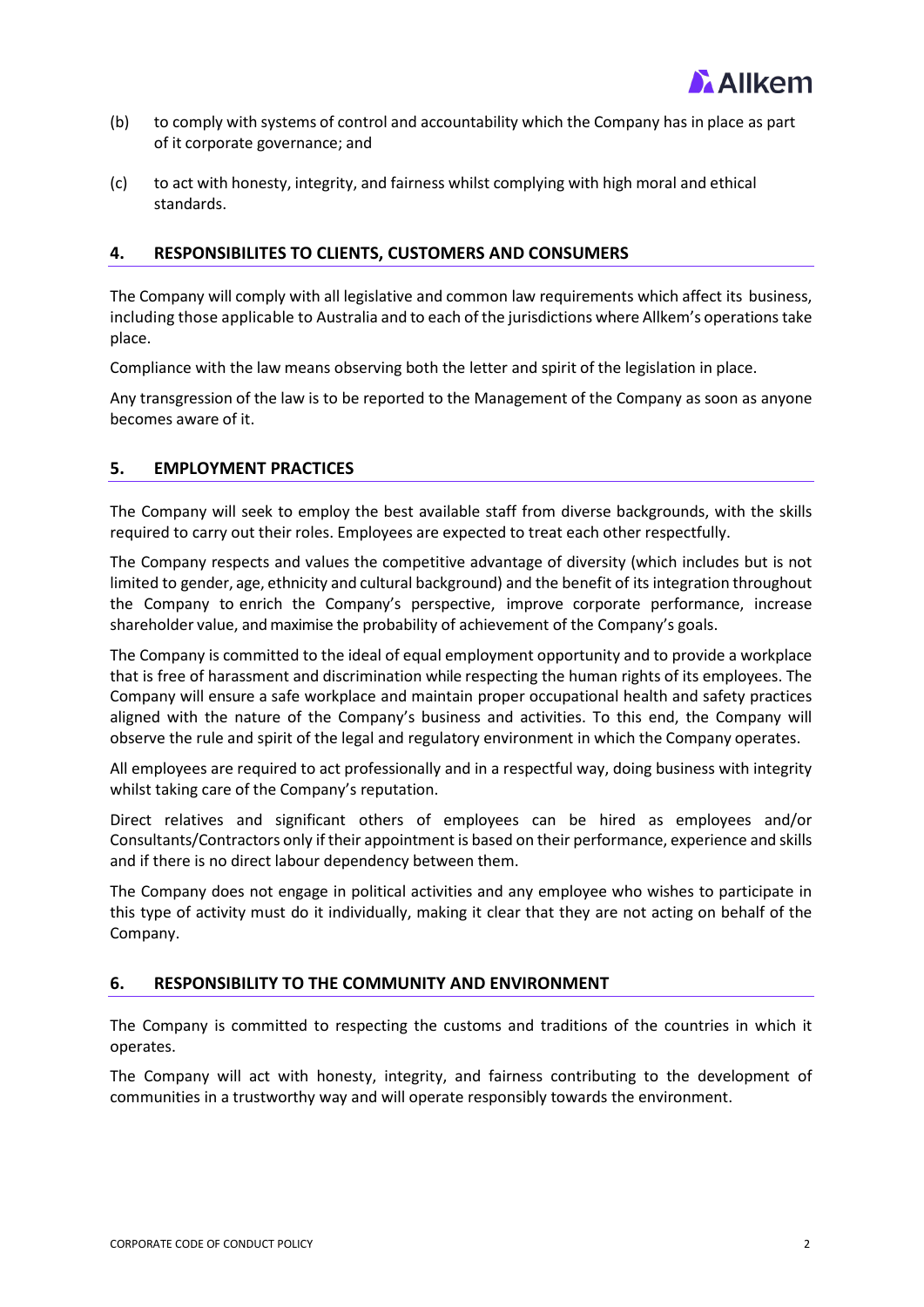

# <span id="page-2-0"></span>**7. RESPONSIBILITY TO THE INDIVIDUAL**

The Company recognises and respects the rights of individuals and will comply with the applicable laws regarding privacy and confidential information.

#### <span id="page-2-1"></span>**8. PATENTS AND INVENTIONS**

Employees, consultants, and contractors acknowledge Allkem's ownership of the patents and inventions generated during the development of the Company activities.

#### <span id="page-2-2"></span>**9. OBLIGATIONS RELATIVE TO FAIR TRADING AND DEALING**

The Company will deal with others in a way that is honest, fair and will not engage in deceptive practices. The Company is committed to complying with the laws and regulations of the countries in which its businesses operate and acting in an ethical manner, consistent with the principles of honesty, integrity, fairness and respect.

The Company believes that a fraudulent or corrupt act could have a significant impact on the confidence of the Company's stakeholders and significantly diminish the Company's reputation. Accordingly, the Company has a zero-tolerance policy to fraud and corruption and will thoroughly investigate and apply the full force of the law where sufficient evidence is obtained.

The Board may implement a fraud prevention and corruption control framework that addresses fraud and corruption prevention planning, resourcing, prevention, detection, response and reporting procedures.

All Directors, Management Team, employees, consultants and contractors of the Company and group members must exercise reasonable care and diligence in the prevention of fraud or corruption by or against the Company. More information can be found in Allkem's Anti-Bribery and [Corruption Policy.](https://www.orocobre.com/wp/?mdocs-file=4935)

All Directors, Management Team, employees, consultants and contractors of the Company or group members must:

- (a) understand and comply with this Code of Conduct;
- (b) not give, offer, accept, or request bribes, facilitation payments, secret commissions or other prohibited payments or engage in money laundering or cause any of them to be given, offered, accepted, or requested;
- (c) not approve any offers, or make, accept, or request an irregular payment or other thing of value, to win business or influence a business decision in favour of the Company or the group members;
- (d) comply with any reporting and approval processes for gifts, entertainmentor hospitality implemented by the Board from time to time;
- (e) not offer or receive any gifts, entertainment or hospitality to or from public or government officials or politicians, without approval from the Chairperson or the Board;
- (f) obtain required approvals for donations and sponsorship; and
- (g) immediately report to the Chairperson, Managing Director/Chief Executive Officer or other Eligible Whistleblower (as defined in the Allkem Whistleblower Policy) if they uncover or suspect an incidence of fraud or corruption.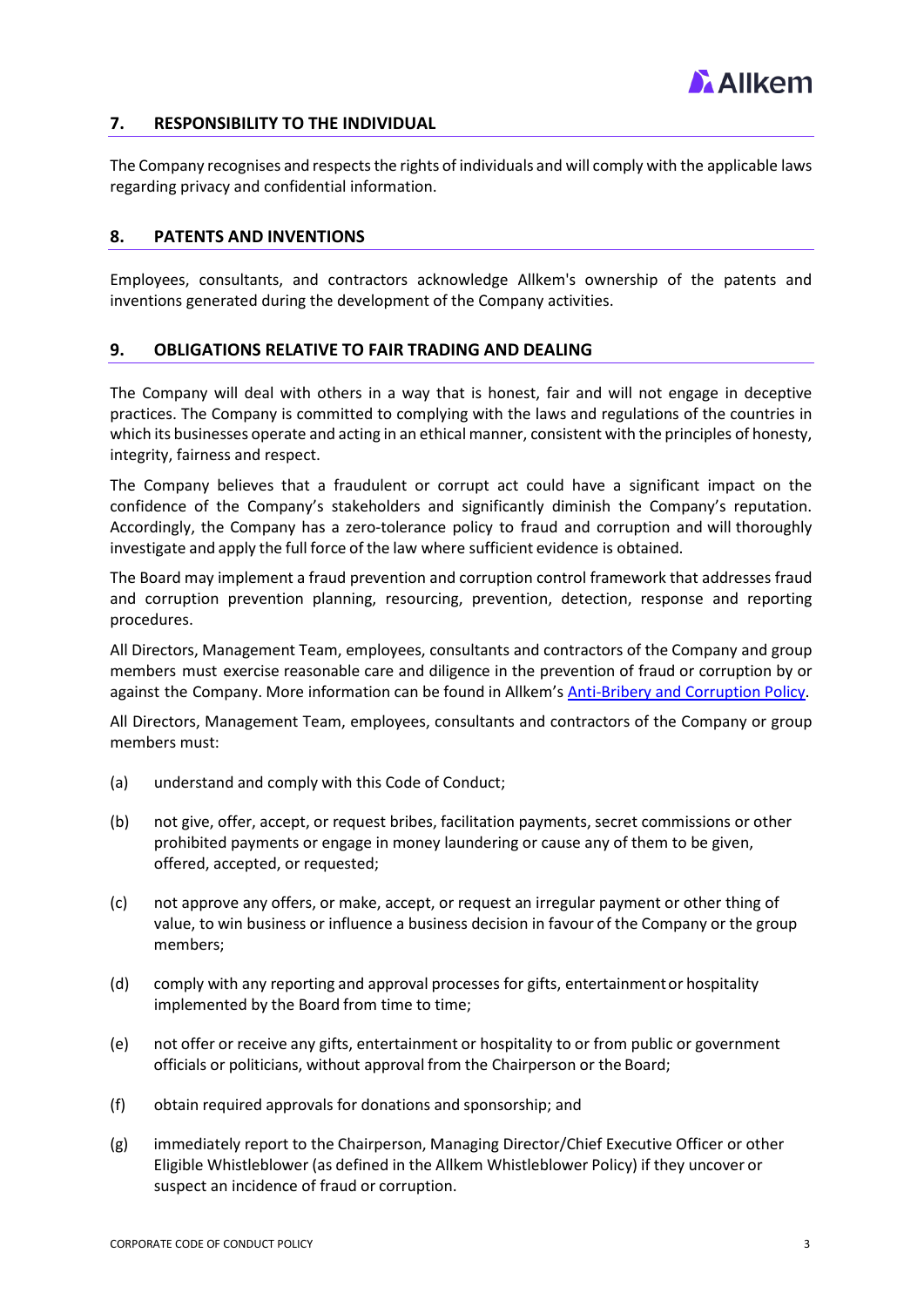

The Company will comprehensively investigate all suspected incidences of fraud or corruption using the principles of independence, objectivity and the rules of natural justice.

The Company is committed to ensuring that no one suffers detrimental treatment because of refusing to take part in conduct that may constitute fraud or corruption or raises a genuine concern in respect of any such conduct.

### <span id="page-3-0"></span>**10. CONFLICTS OF INTEREST**

The Board, Management Team, employees, consultants and contractors of the Company must not involve themselves in situations where there is a real or apparent conflict of interest between them as individuals and the interest of the Company (excluding those matters which may be subject to legal professional privilege). Where a real or apparent conflict of interest arises, the matter should be brought to the attention of the Chairperson (in the case of a Director or the Managing Director/Chief Executive Officer); the Managing Director/Chief Executive Officer (in the case of a member of Management) and a supervisor (in the case of an employee, consultants or contractor), so that it may be considered and dealt with in an appropriate manner.

The Board, Management Team, employees, consultants and contractors must not take advantage of any property or information belonging to Allkem, or opportunities arising from them, for their personal benefit or for the benefit of another business or person beyond Allkem's business.

The Board, Management Team, employees, consultants and contractors cannot be implicated, directly or indirectly, in any business activity or external contract involving Allkem's business activities or work for the benefit of third parties with whom the Company has a commercial relationship. This type of activity requires the prior written consent from the Company.

# <span id="page-3-1"></span>**11. CODE OF CONDUCT FOR DIRECTORS, MANAGEMENT TEAM, EMPLOYEES AND CONTRACTORS**

The Company will endeavour to ensure that the above principles in this Code of Conduct are implemented and adopted by the Directors, Management Team, employees, consultants and contractors of the Company by incorporating these principles into the terms of their engagements.

Specifically, Directors, Management Team, employees, consultants and contractors will be encouraged and expected to:

- (a) act in the best interests of the Company;
- (b) actively promote the highest standards of ethics and integrity in carrying out their duties for the Company and to act honestly;
- (c) comply with the laws and regulations that apply to the Company and its operations;
- (d) not knowingly participate in any illegal or unethical activity;
- (e) disclose any actual or perceived conflicts of interest (whether of a direct or indirect nature) of which they become aware and not enter any arrangement or participate in any activity that would conflict with the Company's best interests or which they believe could compromise in any way the reputation or performance of the Company;
- (f) respect confidentiality of all information of a confidential nature which is acquired during the Company's business and not disclose or make improper useofsuch confidential information to